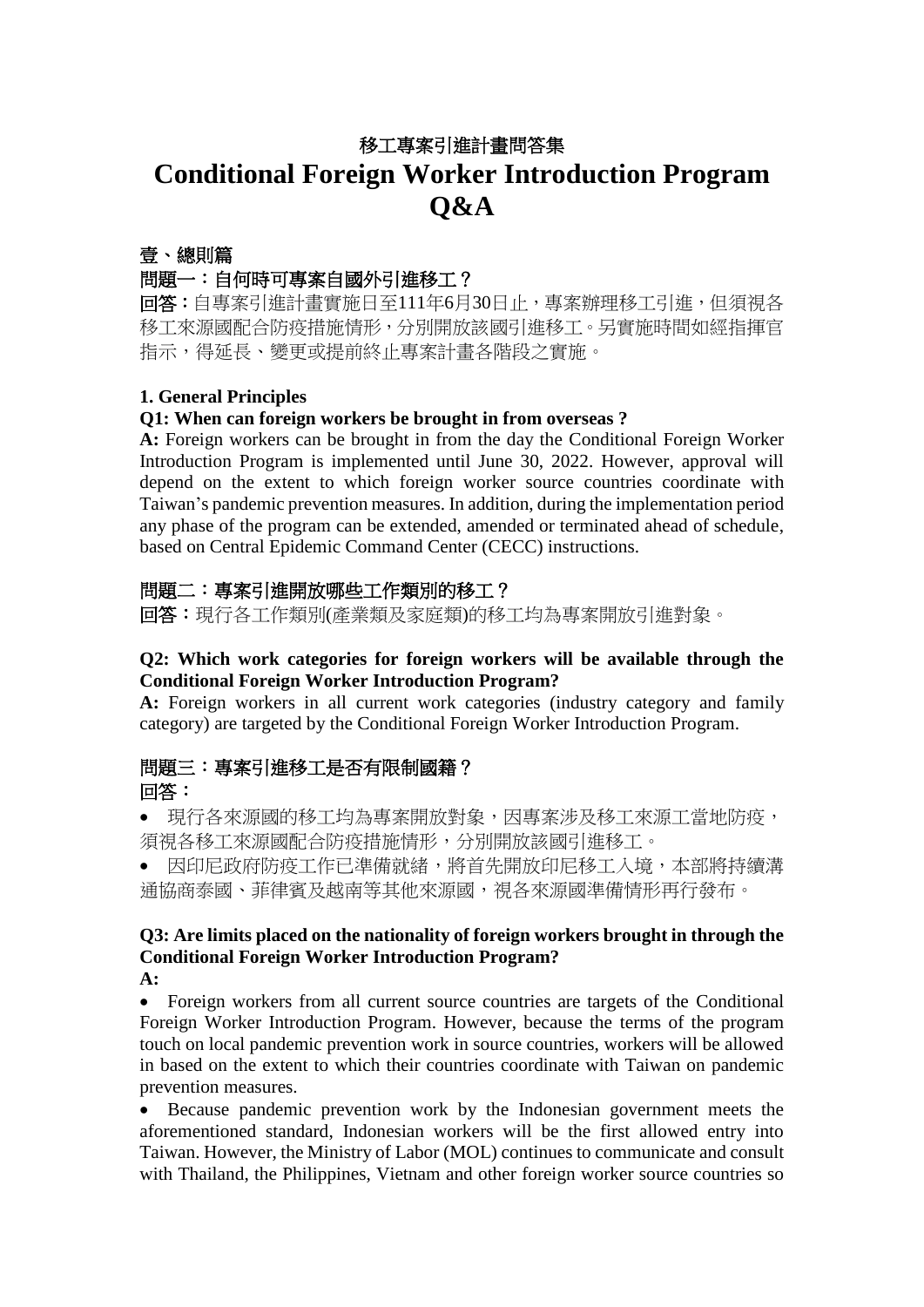any further announcements will be based on the preparedness of those countries.

# 問題四:何謂移工專案引進計畫?雇主如何申請? 回答:

• 勞動部為兼顧國內產業經濟發展與照顧需求,在落實檢疫及篩檢等防疫措施 的前提下,已報經疫情指揮中心同意分兩階段專案引進移工,並視疫情發展滾動 檢討計畫內容,以紓緩國內產業及照顧用人需求。

• 移工專案引進計畫所引進之移工,由雇主至勞動部入出國移工機場關懷服務 網站[\(https://fwas.wda.gov.tw/\)](https://fwas.wda.gov.tw/)申請集中檢疫床位,並依照「因應COVID-19專案引 進外國人申請入境順位評分表」(以下簡稱積分制)進行計分,並以總分排序依序 入境。

# **Q4: What is the Conditional Foreign Worker Introduction Plan? How should employers apply?**

**A:**

• Based on the needs of domestic industrial economic development and care-giving and given the precondition of pandemic prevention measures being implemented, including quarantine and testing, the MOL has received approval from the Central Epidemic Command Center (CECC) to bring in foreign workers in two phases, with rolling reviews dependent of the development of the pandemic, as a way of relieving the domestic demand for foreign workers in those two sectors.

• When foreign workers are being brought in through the Conditional Foreign Worker Introduction Program, employers should register for beds at a government quarantine facility through the MOL's Entry and Departure Foreign Labor Airport Care Service website [\(https://fwas.wda.gov.tw/\)](https://fwas.wda.gov.tw/) and grade workers based on the "COVID-19 Conditional Foreign Worker Introduction - Application for Entry to Taiwan Ranking Points Table" (thereafter Entry Ranking Points table), with entry priority determined by total score.

# 問題五:移工專案引進計畫與之前自國外引進移工有何差別?

回答:配合國內防疫需求,本次計畫於原移工引進流程中強化國內外防疫機制, 並報經指揮中心110年11月2日同意,相關重點如下:

• 加強國外防疫措施:協調來源國減少移工海外訓練機構同時段的訓練人數及 住宿人數。並要求移工進入國外訓練所受訓前3日及登機前72小時均應PCR檢驗, 各移工來源國PCR檢驗機構名單至多50家,且須經指揮中心事前同意。另移工於 出國登機前72小時應1人1室隔離。

• 強化國內防疫措施:採分階段方式辦理防疫措施,第1階段引進移工全數採集 中檢疫,檢疫結束銜接自主健康管理,續住集中檢疫所。第2階段將視第1階段執 行成效,放寬產業類移工檢疫得至防疫旅宿、自主健康管理須至指定地點。

• 購買商業保險:雇主應事先購買商業保險,以支應移工確診隔離醫療費用。

### **Q5: What is the difference between the Conditional Foreign Worker Introduction Plan and previous programs for bringing in foreign workers?**

A: Based on domestic pandemic prevention requirements, the main difference between the two programs is that the new one includes an enhanced domestic pandemic prevention mechanism and was approved by the CECC on Nov. 2, 2021. The key points are detailed below: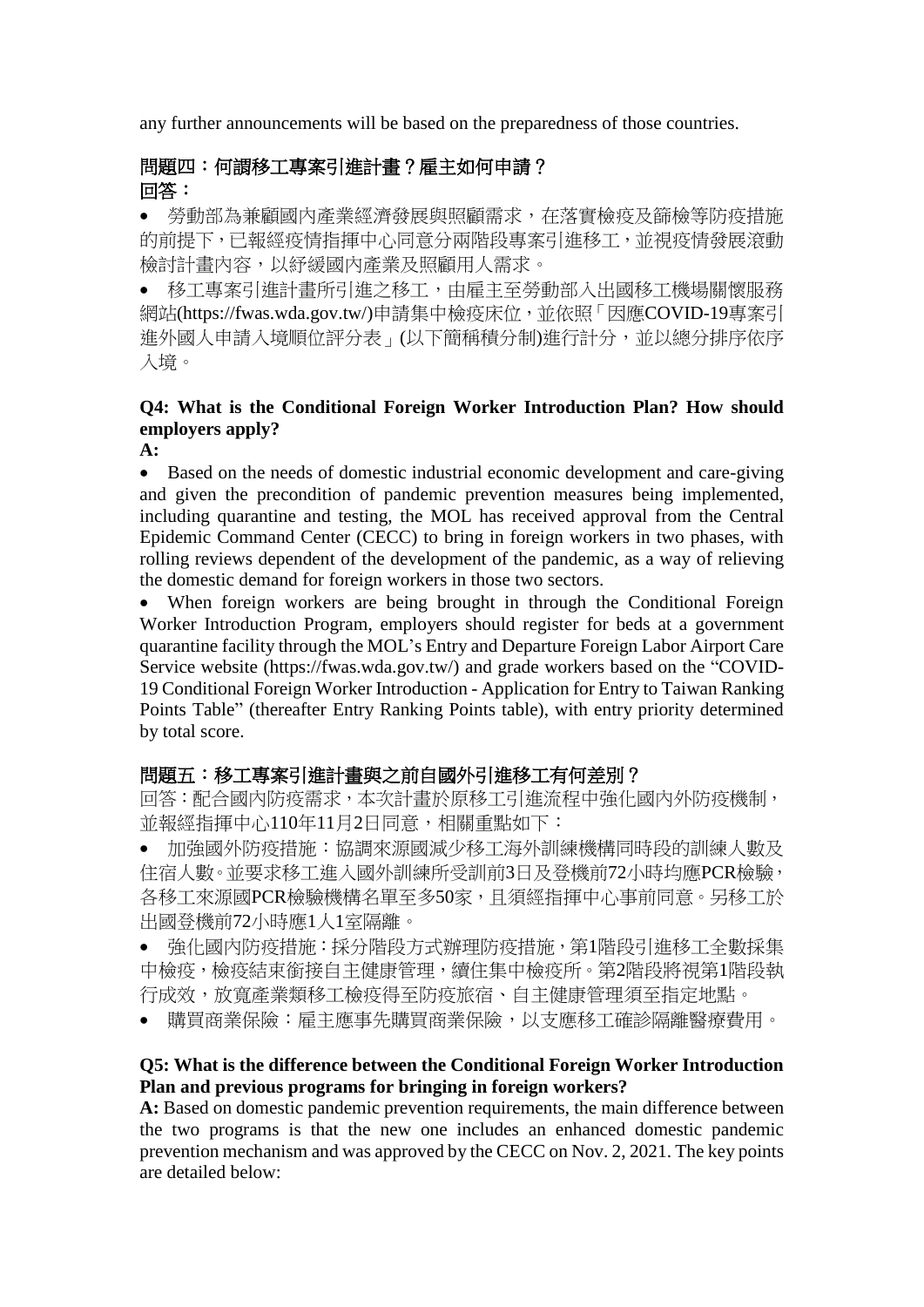• Strengthens overseas pandemic prevention measures: Coordinates with foreign worker source countries to reduce the number of workers receiving training or living in overseas training facilities at any one time. Foreign workers are also required to take a COVID-19 PCR test within the three days prior to starting training and 72 hours before boarding a flight to Taiwan, with each foreign worker source country providing a list of at least 50 authorized PCR testing institutions pre-approved by Taiwan's CECC. In addition, for the 72 hours before foreign workers board a plane to Taiwan they must be isolated in one-person-per-room accommodation.

• Strengthens domestic pandemic prevention measures: As such, pandemic prevention measures are carried out in phases; In the first phase all workers brought into Taiwan will quarantine at government quarantine facilities and after completing quarantine observe self-health management at the same facility; Depending on the success of the first phase, during the second phase industry category foreign workers will be allowed to quarantine at a quarantine hotel, but self health management must be undertaken at a designated location

• Purchase of commercial insurance: Employers should purchase commercial insurance to cover the medical costs of those foreign workers who test positive for COVID-19 and are quarantined.

### 問題六:移工專案引進計畫分為**2**階段有何差異?

回答:移工入境前之防疫措施於2階段均相同,差別在於移工入境後之檢疫及自 主健康管理措施,分別說明如下:

• 第1階段:自開放專案引進移工日至111年2月14日止。移工入境後一律採集中 檢疫,檢疫結束銜接自主健康管理,續住集中檢疫所,並配合集中檢疫所之出入 規範。

• 第2階段:自111年2月15日至111年6月30日止。將視第1階段執行成效,放寬 產業類檢疫得至防疫旅宿、自主健康管理須至指定地點。

#### **Q6: What is the difference between the two phases into which the Conditional Foreign Worker Introduction Plan is divided?**

**A:** The pandemic prevention measures before arriving in Taiwan are the same in both phases, the difference is in the quarantine and self-health management measures implemented after arriving in Taiwan, these are as follows:

• Phase 1: This runs from the day foreign workers are conditionally allowed entry to Taiwan to Feb. 14, 2022. All foreign workers are placed in a government quarantine facilities on arrival in Taiwan and when quarantine ends are required to remain in the same facility for the self-health management period of and observe the facility's entry and exit regulations.

• Phase 2: This runs from Feb. 15, 2022 to June 30, 2022. Depending on the success of phase 1, industry category foreign workers will be allowed to stay in a quarantine hotel, though self health-management must be undertaken at a designated location.

### 問題七:依專案計畫引進之移工有優先順序嗎?

回答:依移工專案引進計畫所引進之移工,須依照積分制計分,並以總分排序依 序入境。

**Q7: Will foreign workers brought in through the Conditional Foreign Worker Introduction Program be prioritized?**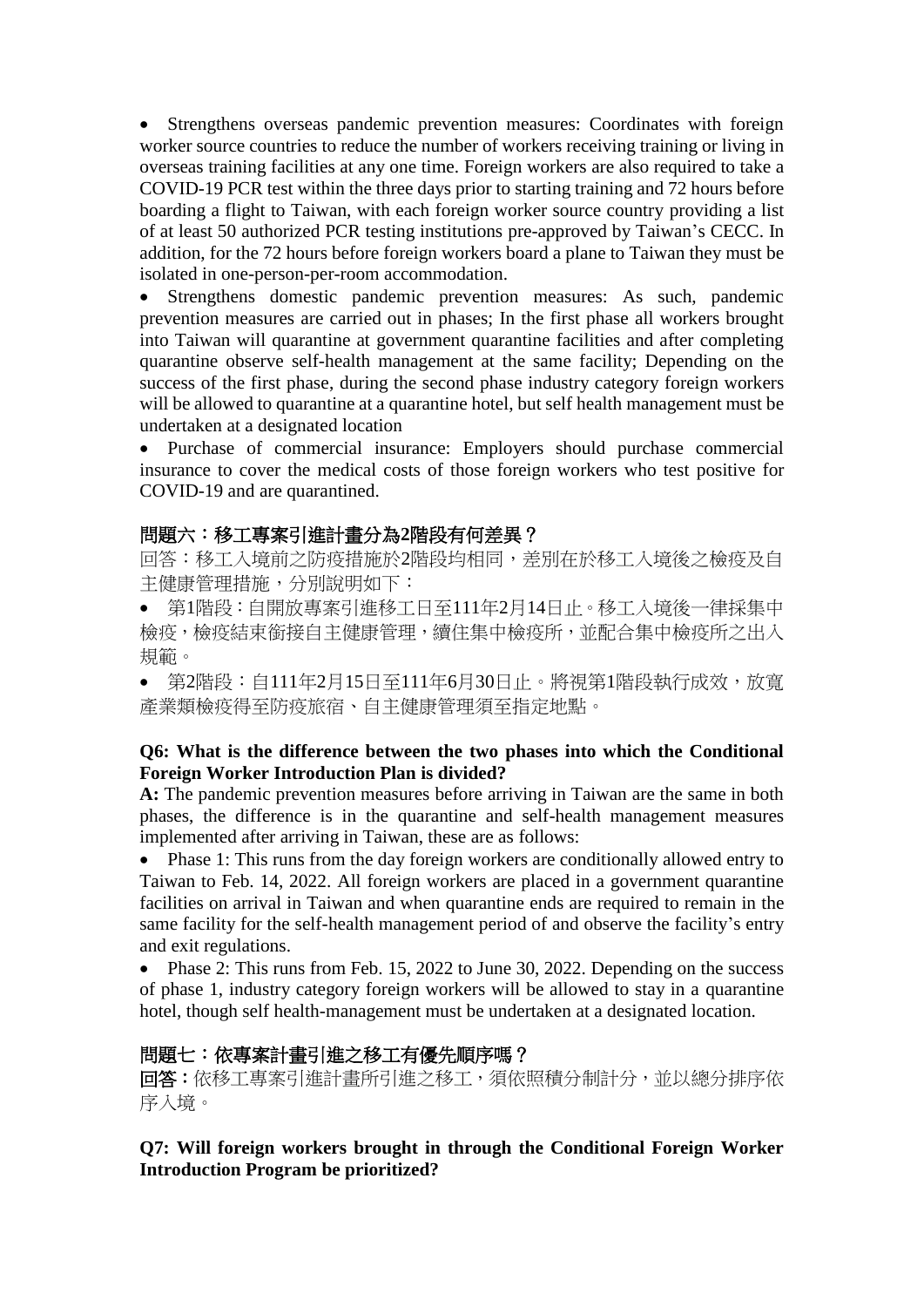**A:** Foreign workers brought in through the Conditional Foreign Worker Introduction Program will be ranked based on a points system with priority entry given to those with the highest total score.

# 問題八:積分制出現計分相同情形,該如何決定順位?

回答:順位係由電腦系統依據所填寫積分結果自動計算,如得分相同者,將以簽 證日期先後排序,如簽證日期亦相同則由系統以隨機方式抽籤決定。

#### **Q8: When foreign workers have the same total score how will ranking be determined?**

**A:** Ranking positions will be automatically assigned by a computer system based on accumulated points based on the information provided in application forms. If scores are identical then ranking order will be determined by the date visas were issued and if visa issuance dates are the same the system will draw random lots.

# 問題九:不同工作類別的移工都在一起評分嗎?

回答:考量家庭類與產業類工作性質特殊性,本次移工分別計分,並分開計算總 分排序。

#### **Q9: Will different work category foreign workers be ranked together?**

**A:** Based on a consideration of the special nature of family category and industry category work, on this occasion the two categories of foreign workers are ranked separately with their total score ranking calculated separately.

### 問題十:積分制包括哪些項目?

回答:產業類移工之計分項目分為是否接種COVID-19疫苗、來源國疫情狀況、 移工住宿地點環境;家庭類移工計分項目則分為是否接種COVID-19疫苗及來源 國疫情狀況。詳細評分內容請參閱評分表。

#### **Q10: Which items are included in the ranking system?**

**A:** The ranking of industry category foreign workers includes whether they have received a COVID-19 vaccination, the pandemic situation in the source country and the location of foreign worker accommodation; the ranking of family category foreign workers includes whether they have received a COVID-19 vaccination and the pandemic situation in the source country. For more details on the ranking system please see the Entry to Taiwan Ranking Points Table.

# 貳、雇主篇

# 問題一:移工入境前,雇主需要辦理哪些防疫措施?

回答:雇主應於移工入境前為移工購買商業保險,且產業類(含機構類)之雇主, 應依雇主聘僱外國人許可及管理辦法第19條規定安排移工入境後之住宿地點,並 於引進移工前,由當地勞工主管機關事前查核,確認移工居住地點之房間型態、 每房住宿人數,及符合本部「因應嚴重特殊傳染性肺炎雇主聘僱移工指引:移工 工作、生活及外出管理注意事項」(以下簡稱雇主指引)規定,並由當地勞工主管 機關備查。

### **2. Employers**

**Q1: What pandemic prevention measures do employers need to implement before**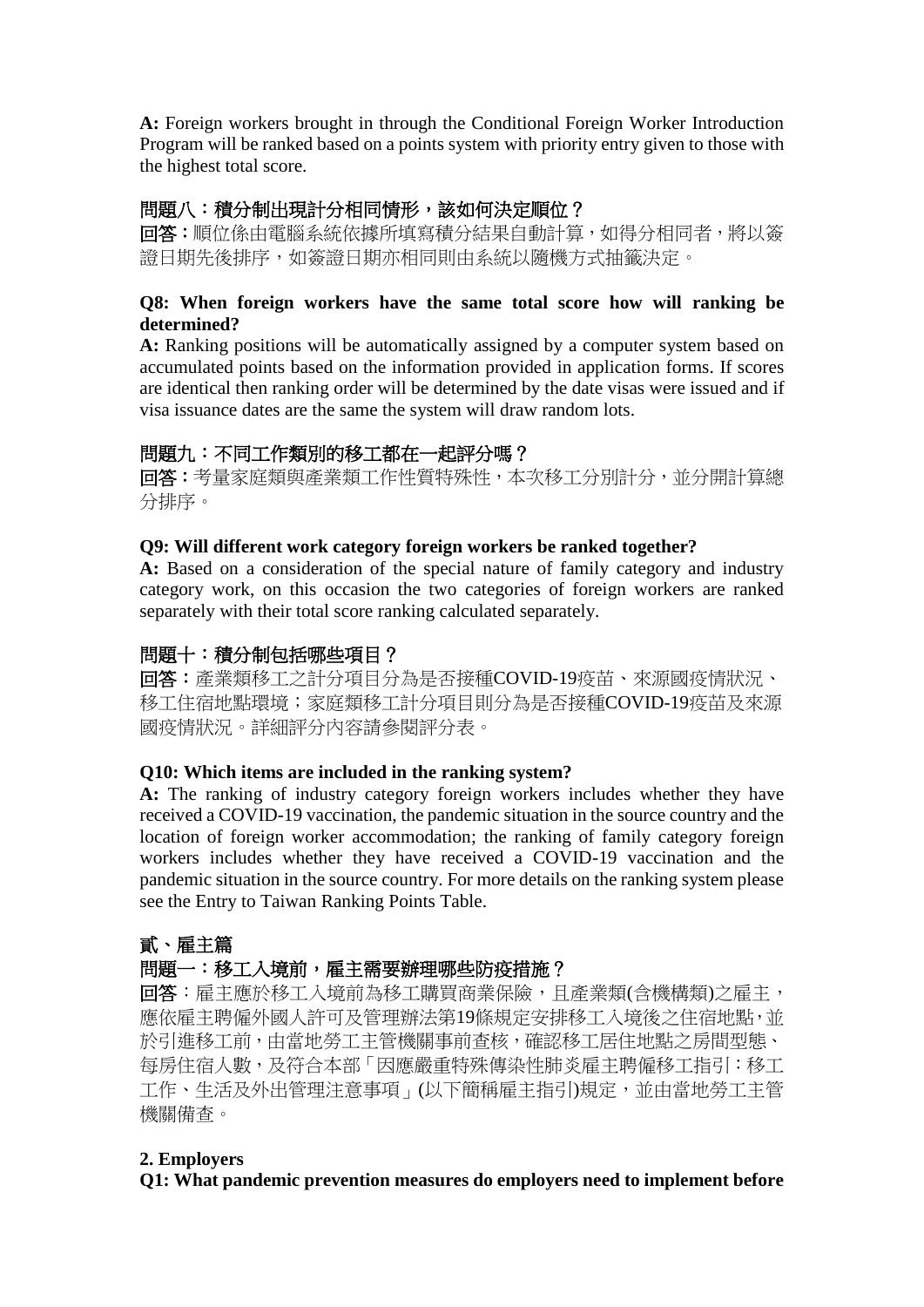#### **foreign workers arrive in Taiwan?**

**A:** Employers are required to purchase commercial insurance for foreign workers before they arrive in Taiwan; Based on Article 19 of the "Regulations on the Permission" and Administration of the Employment of Foreign Workers," Industry category (including institution category) employers must arrange a place for foreign workers to live when they arrive, which should be inspected by the local labor authorities before foreign workers are brought in, to determine the types of room and number of people per room at the location and confirm whether the conditions meet the stipulations of the "Employer Guidelines for Workplace Safety and Health Protection Measures in Response to COVID-19" (hereafter the Employer Guidelines) for future reference.

### 問題二:哪些雇主要申請移工居住地點事前查核?申請程序為何? 回答:

• 產業類(含機構類)移工之雇主須辦理移工居住地點事前查核,家庭類工作(家 庭看護工及家庭幫傭)移工之雇主則無須查核居住地點。

• 移工取得來臺簽證後,雇主應先向當地勞工主管機關申請事前查核,並經備 查後,即可至本部入出國移工機場關懷服務網上傳相關證明,申請移工入境。

#### **Q2: Which employers are required to apply for foreign worker accommodation to be pre-inspected and approved? What is the application process? A:**

• Employers of industry category (including institution category) foreign workers must apply for foreign worker accommodation to be pre-inspected and approved; Employers of family category (live-in caregivers and live-in home help) foreign workers are not required to have their homes inspected.

• After a foreign worker obtains a visa to Taiwan, his or her employer should apply to the local labor authority to conduct an inspection. Once that has been done the related certification can be uploaded to the Entry and Departure – Foreign Labor Airport Care Service and an application filed to bring in foreign workers.

### 問題三:移工居住地點事前查核包括哪些項目?

回答:查核項目包括住宿使用空間、住宿房間類型及人數,另居住地點應符合雇 主指引及外國人生活照顧服務計畫書規定。

#### **Q3: What items are included in foreign worker accommodation pre-inspection and approval?**

**A:** Inspection and approval items include accommodation use space, room type and number of persons per room. In addition, the living location must meet regulations detailed in the Employer Guide and Foreigner Life Care Service Plan.

### 問題四:移工居住地點事前查核不合格或填寫不實有何處罰?

回答:移工居住地點事前查核不合格者將無法引進移工;另雇主未確實填寫檢查 表,依就業服務法相關規定,將處罰鍰及廢止聘僱移工名額。仲介公司未確實填 寫檢查表,依就業服務法相關規定,將處罰鍰及停業處分。

#### **Q4: How much can an employer be fined if foreign worker accommodation fails pre-inspection and approval or information provided is inaccurate?**

**A:** If foreign worker accommodation fails pre-inspection and approval the employer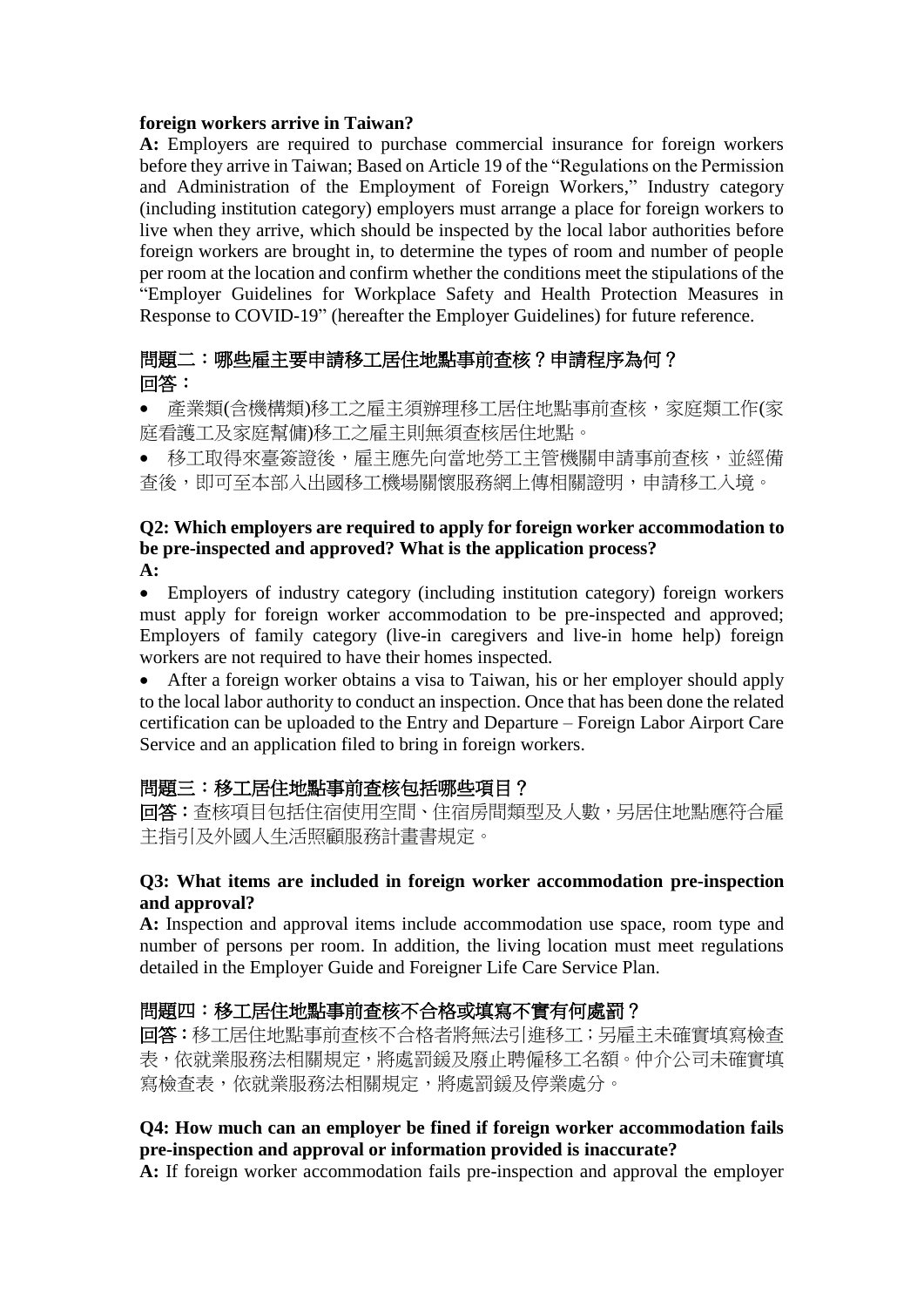will not be allowed to bring in foreign workers; If an employer inaccurately fills in the inspection form he or she will be fined in accordance with the related provisions of the Employment Service Act and have their employment contract to hire foreign workers revoked. If a labor brokerage inaccurately fills in an inspection form it will be fine in accordance with the provisions of the Employment Service Act and be ordered to cease operations.

# 問題五:雇主於移工入境前應為其購買商業保險,保費由誰支付? 回答:

• 雇主聘僱人數4人以下:由移工擔任要保人及被保險人,並出具委任書授權雇 主代理投保,由雇主全額無償墊付保費並放棄保費請求權。

• 雇主聘僱人數5人以上:由雇主擔任投保單位,移工擔任被保險人,雇主為移 工購買團體保險並負擔保費。

#### **Q5: Who pays the insurance premium for commercial insurance employers are required to purchase for foreign workers before they arrive in Taiwan? A:**

• Employers who hire four or fewer people: In this instance the foreign worker is both the applicant and the insured party and provides the employer with a letter of authorization to act as an insurance agent, with the employer paying the full insurance premium in full and forgoing the right to reclaim repayment of the insurance premium.

Employers who hire five or more people: In this instance the employer is the group insurance applicant and foreign workers the insured parties, with the employer buying group insurance and paying insurance premiums them.

# 問題六:雇主於移工入境前為其購買商業保險,於支付保費後,是否可向移工請 求償還保費或移工工資扣除?

回答:雇主應為移工購買商業保險,並由雇主全額無償墊付保費並放棄保費請求 權,不得向移工請求償還或不得以工資抵扣。如雇主直接自工資扣除,將涉違反 就業服務法第57條第9款與雇主聘僱外國人許可及管理辦法第43條規定,可處以 罰鍰6萬至30萬元,並廢止許可。

### **Q6: After an employer buys commercial insurance and pays the insurance premium for a foreign worker before he or she arrives in Taiwan workers be asked to repay the premium or have it deducted from their salary?**

A: Employers are obliged to purchase commercial insurance for foreign workers, paying the insurance premium in full and forgoing the right to seek repayment, which involves not asking workers for repayment or deducting the cost from their salary. If an employer directly deducts the cost of insurance from a foreign worker's salary that is a violation of Paragraph 9, Article 57 of the Employment Service Act and Article 43 of the "Regulations [on the Permission and Administration of the Employment of Foreign](https://law.moj.gov.tw/ENG/LawClass/LawAll.aspx?pcode=N0090027)  [Workers"](https://law.moj.gov.tw/ENG/LawClass/LawAll.aspx?pcode=N0090027) and will result in a fine of NT\$60,000 to NT\$300,000 and the revocation of their employment permit.

# 問題七:雇主要如何申請移工入境**?**

回答:雇主申請移工入境於移工入境前至入出國移工機場關懷服務網站登錄 入境移工基本資料,並上傳移工施打COVID-19疫苗證明文件等。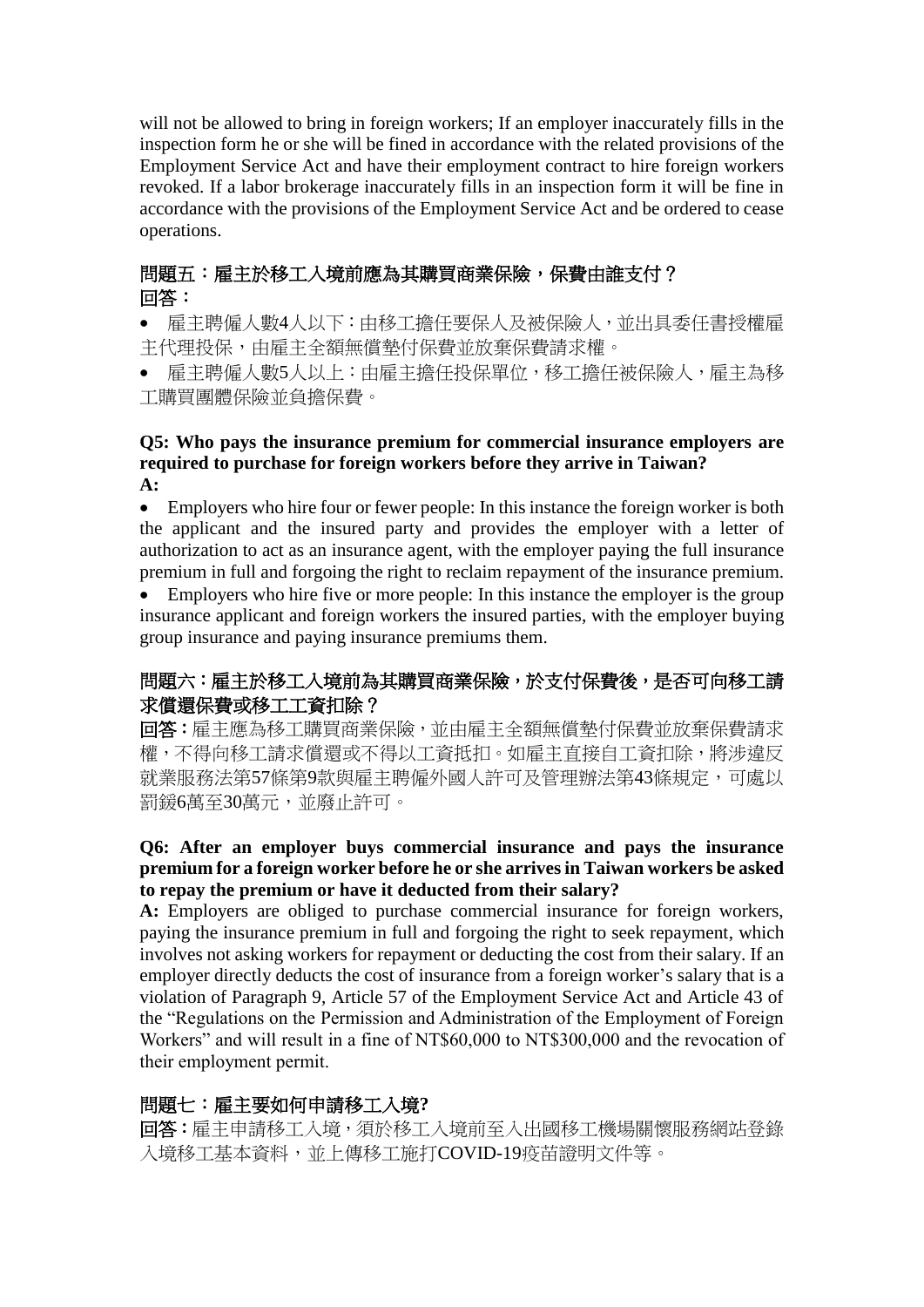### **Q7: How does an employer apply to bring foreign workers into Taiwan?**

**A:** In order to apply to bring foreign workers into Taiwan employers must register the basic data of the workers and upload documents showing they have been vaccinated against COVID-19 before they arrive in Taiwan, on the Entry and Departure – Foreign Labor Airport Care Service website.

# 問題八:移工入境該如何取得集中檢疫床位**?**

回答:雇主於移工入境前,至入出國移工機場關懷服務網站登錄入境移工基本資 料,並上傳移工COVID-19疫苗施打證明,系統將依據移工完整接種疫苗、移工 來源國疫情確診狀況、產業類移工再依日後住宿地點環境給予不同分數,積分越 高越優先入境,積分相同者,則以簽證日期先後順序,簽證日期相同者,則採抽 籤方式。

#### **Q8: How does a foreign worker obtain a bed in a government quarantine facility before arriving in Taiwan?**

**A:** Employers must register the basic data of foreign workers and upload documents showing they have been vaccinated against COVID-19 on the Entry and Departure – Foreign Labor Airport Care Service website before they arrive in Taiwan. The system gives workers a different score based on whether they are fully vaccinated, the infection situation in their country of origin, and the location of accommodation for industry category foreign workers in Taiwan. Priority entry will be given to workers with the highest total score. Where scores are identical priority will be allocated based on the date visas are issued and when that is also the same, a random lots will be drawn.

# 問題九:產業類及家庭類移工入境人數如何配置**?**

回答:本部將依衛生福利部調撥之集中檢疫床位,產業類及家庭類入境移工人數 原則採1:1配置引進,必要時視情形彈性調整。

#### **Q9: What is the configuration of industry category and home category foreign workers to be brought into Taiwan?**

**A:** Based on the number of beds in government quarantine facilities allocated by the Ministry of Health and Welfare, in principle the MOL will bring industry and home category foreign workers into Taiwan at a ratio of 1:1. However, this can be adjusted depending of the prevailing situation.

# 問題十:雇主在第**1**階段移工入境後,需要辦理哪些防疫措施? 回答:

• 檢疫及自主健康管理:一律集中檢疫。檢疫結束銜接自主健康管理,續住集 中檢疫所,並配合集中檢疫所之出入規範。

• PCR及快篩:移工於機場入境時及檢疫結束前各辦理1次PCR(共計應辦理2次 PCR檢驗,另自主健康管理期間辦理1次快篩。

# **Q10: What pandemic prevention measures are employers required to take after bringing foreign workers into Taiwan in phase one?**

**A:**

• Quarantine and self-health management: All foreign workers must quarantine at a government quarantine facility. When the quarantine period ends, they are required to undertake self-health management at the same facility and observe related entry and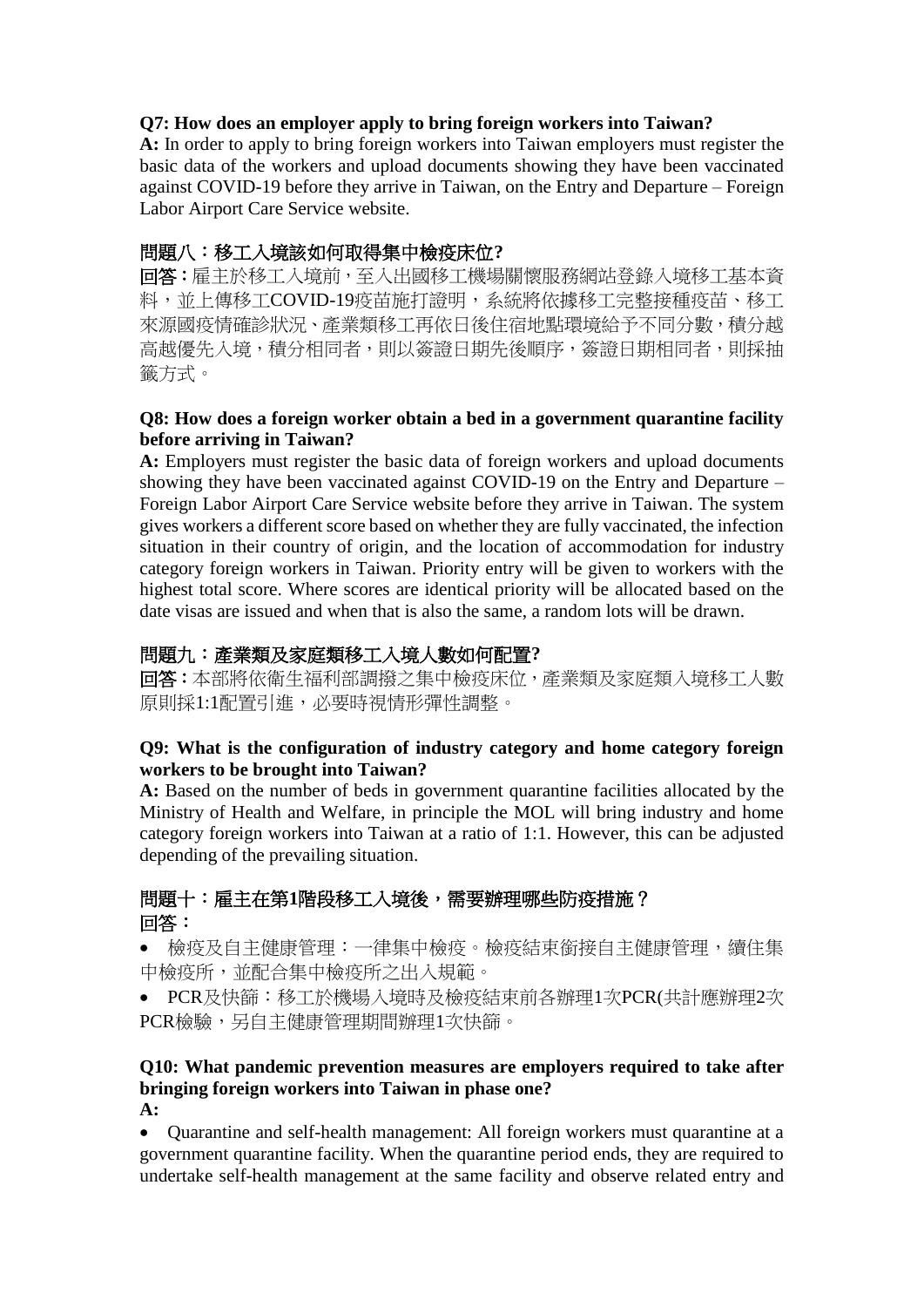exit regulations.

• COVID-19 PCR and rapid testing: Foreign workers are required to take a PCR test on arrival at the airport and after completing quarantine (that is a total of 2 PCR tests), while also taking a rapid COVID-19 test during the self-health management period.

# 問題十一:移工檢疫費用及自主健康管理之相關費用?由誰負擔? 回答:

• 檢疫費用及自主健康管理入住本部指定地點費用

• 家庭類及機構類移工:由雇主負擔,本部並定額補助每人每日新臺幣750元。 持有我國居留許可出境後重入國者,亦同

- 產業類(不含機構類)移工:由雇主負擔。持有我國居留許可出境後重入國者, 亦同。
- 檢疫後之PCR費用
- 集中檢疫者:由政府支應。
- 入住本部指定地點或自行選擇其他防疫旅宿居家檢疫者:檢疫費用由政府支 應。但檢驗人員前往防疫旅宿衍生之其他費用,由雇主負擔。
- 自主健康管理期間快篩費用
- 續住集中檢疫所者:由政府支應。
- 入住本部指定地點者:由雇主負擔。
- 前往本部指定地點之交通費用
- 家庭類移工:由政府安排及支應。
- 產業類(不含機構類)移工:由雇主自行安排及負擔費用。

### **Q11: What are the costs related to foreign workers being quarantined and selfhealth management? Who pays?**

**A:**

• Quarantine costs and the cost of self-health management at a location designated by the MOL.

• Family and institution category foreign workers: In this instance the cost is covered by the employer with the MOL providing a subsidy of NT\$750 per day, per worker. This provision also applies to workers with a residence permit returning to Taiwan.

• Industry category (excluding institution category) foreign workers: In this instance the cost is covered by the employer, including workers with a residence permit returning to Taiwan.

- Cost of a post quarantine PCR test
- The cost of quarantine at a government quarantine facility is paid by the government.

• The cost of quarantine at a location designated by the MOL or a self chosen quarantine hotel is paid by the government. However, other costs incurred by testing personnel visiting quarantine hotels must be paid by the employer.

• The cost of rapid COVID-19 tests conducted during the self-health management period.

• The cost of foreign workers continuing to reside in a government quarantine facility will be paid by the government.

- The cost of staying at a location designated by the MOL is paid by the employer.
- Transport costs to get to the MOL designated location.

• Arrangements for family category foreign workers will be made and paid for by the government.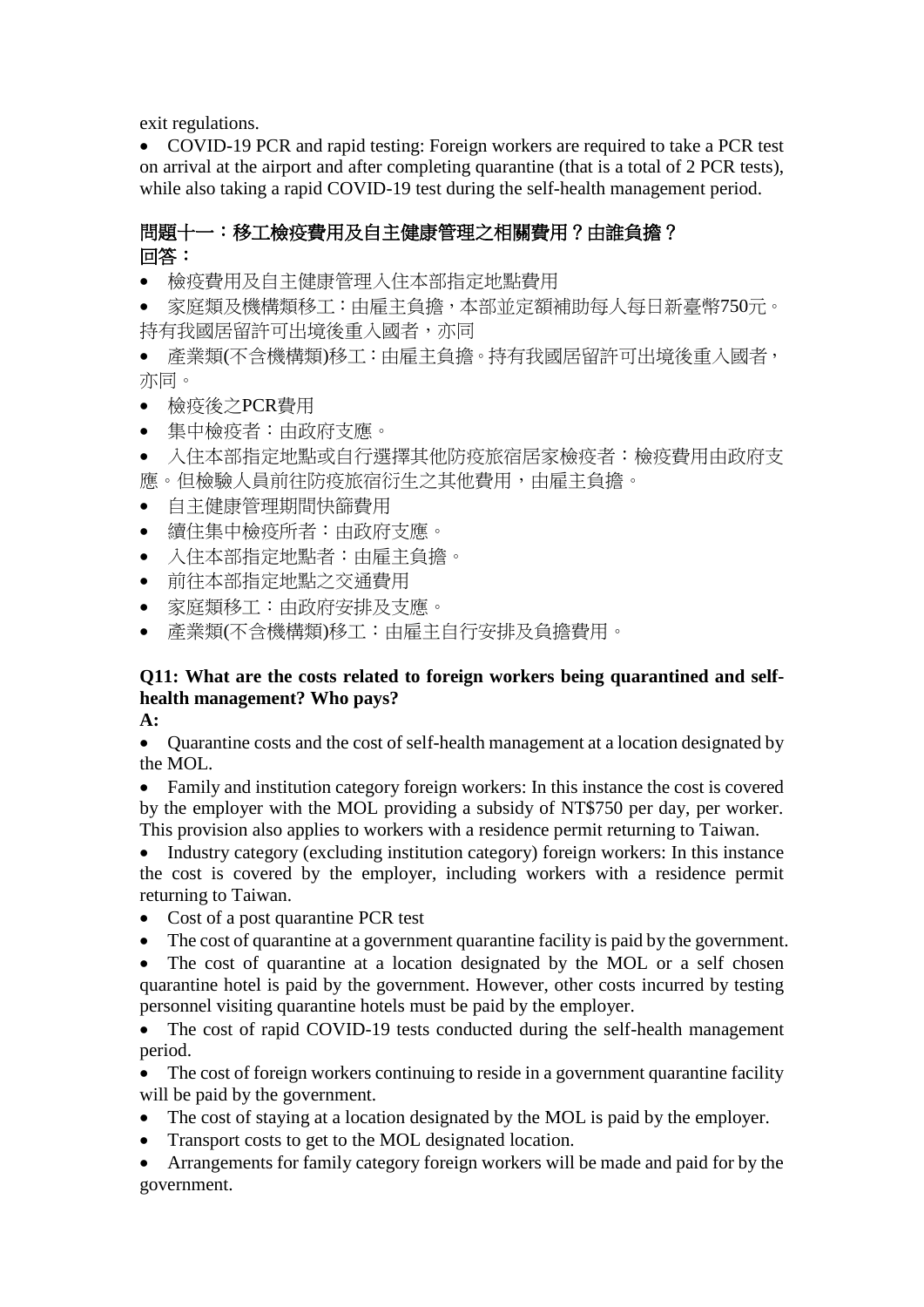• Arrangements for industry category (excluding institution category) foreign workers will be made and paid for by the employer.

# 問題十二:移工於自主健康管理期間,雇主須否給付其工資**?**

回答:自主健康管理期間續住集中檢疫所,為雇主同意專案引進的條件之一,移 工雖無出勤給付勞務,惟仍應屬依勞動契約約定,照付工資。如未履行給付工資, 產業類雇主將以違反勞動基準法第22條第2項規定、家庭類雇主將以違反雇主聘 僱外國人許可及管理辦法第43條第4項工資未全額給付規定論處。

#### **Q12: Are employers required to pay foreign workers their salary during the selfhealth management period?**

**A:** Foreign workers remaining at a government quarantine facility for the duration of the self-health management period is one of the conditions to which employers agree as part of the Conditional Foreign Worker Introduction Program. Although workers are unable to engage in paid labor during this period they should be paid in accordance with the terms of their labor contract. If the employer does not pay workers their salary in this period then an industry category employer is in violation of Paragraph 2, Article 22 of the Labor Standards Act and family category employers in violation of Paragraph 4, Article 43 of the "Regulations on the Permission and Administration of the Employment of Foreign Workers."

# 參、移工篇

# 問題一:移工自何時可以入境?

回答: 自專案引推計書實施日至111年6月30日止,移工可依專案申請入境,實 施時間如經指揮官指示,得延長、變更或提前終止專案計畫各階段之實施。

### **3. Foreign Workers**

### **Q1: When can foreign workers enter Taiwan?**

**A:** Foreign workers can apply to enter Taiwan from the implementation of the Conditional Foreign Worker Introduction Program until June 30, 2022. During the implementation period any phase of the program can be extended, amended or terminated ahead of schedule, based on CECC instructions.

### 問題二:移工入境前須辦理那些防疫措施?

回答:移工須檢附母國主管機關查核合格之外國人力仲介公司防疫計畫證明文件 送我國駐外使館、代表處,申請來臺工作簽證;並完成以下防疫措施:

- 移工進入訓練所受訓3日前,應至經我國指揮中心認可之檢驗機構辦理PCR檢 驗,且檢驗結果須為陰性。
- 移工於入境前,建議完整接種經世界衛生組織 (WHO)緊急使用清單 (Emergency Use Listing)所列COVID-19疫苗種類,或經我國衛生主管機關緊急使 用授權之COVID-19疫苗種類。
- 移工應於登機前7日落實自主健康管理措施,並於登機入境我國72小時前,再 次辦理PCR檢驗,且檢驗結果須為陰性,另檢驗完成至登機前應採一人一室隔離, 不得離開隔離處所。

### **Q2: Which pandemic prevention measures must foreign workers observe before arriving in Taiwan?**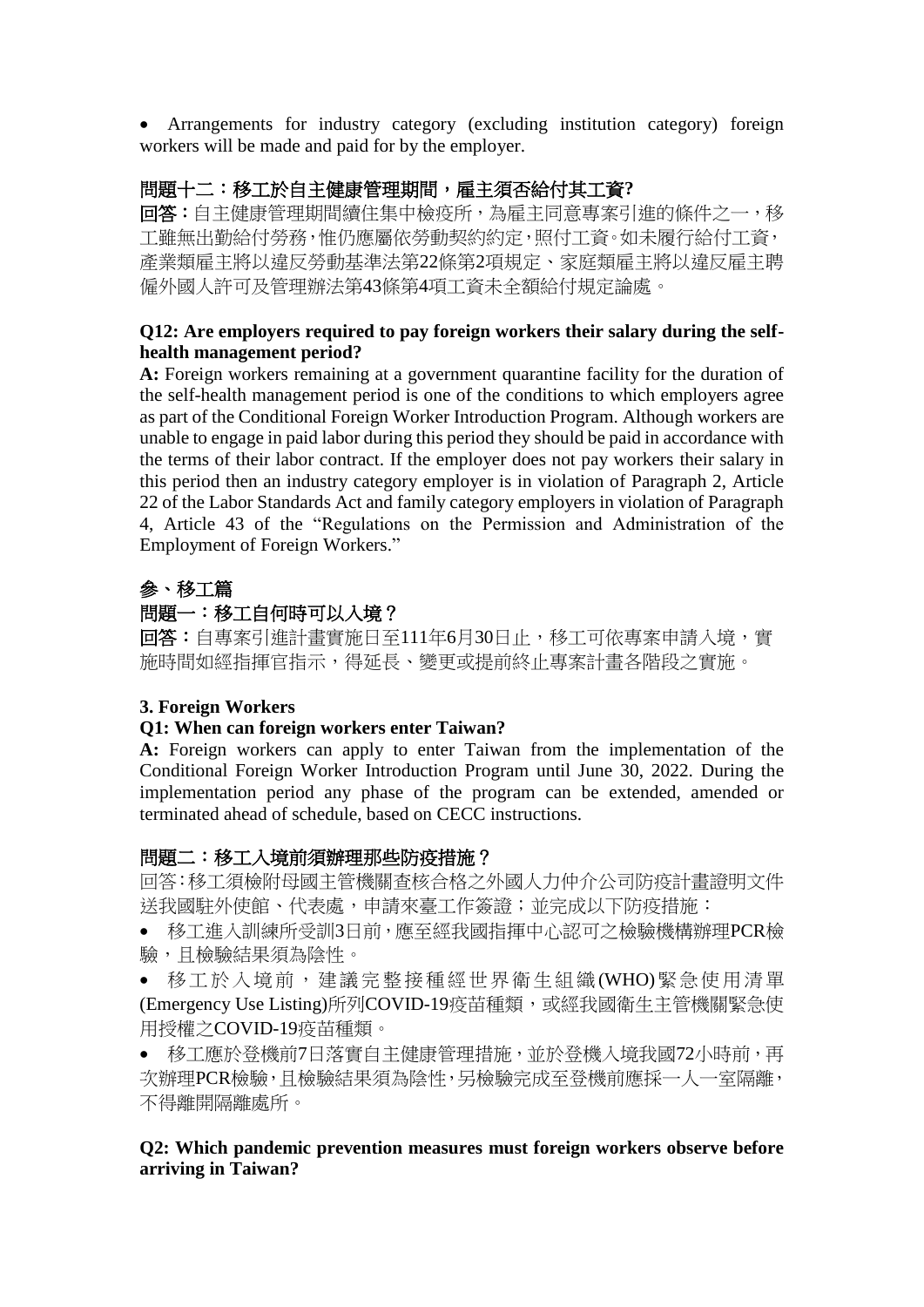**A:** When applying for a visa foreign workers are required to submit a foreign labor brokerage pandemic prevention plan approved by the competent authority in their country of origin to a Republic of China overseas embassy or representative office and complete the following pandemic prevention measures:

• Foreign workers are required to receive a PCR test at a testing agency approved by Taiwan's CECC three days prior to entering a training facility and the test result must be negative.

• Before arriving in Taiwan foreign workers should be fully vaccinated with a COVID-19 vaccine that has received Emergency Use Listing from the World Health Organization (WHO) or Taiwan's health authorities.

• Foreign workers should observe self-health management measures for the seven days prior to flying to Taiwan and take a COVID-19 PCR test 72 hours before boarding the flight, the result of which must be negative. In addition, after the test and before boarding the flight foreign workers must be isolated in one-person-per-room accommodation.

### 問題三:移工入境後須如何辦理檢疫及自主健康管理?

回答:移工入境後的防疫措施分有2階段:

- 第1階段:移工於機場入境時須辦理1次PCR檢驗並入住集中檢疫所14日,檢 疫結束前須再辦理1次PCR檢驗,並銜接自主健康管理,續住集中檢疫所7日。自 主健康管理期間須辦理1次快篩並配合集中檢疫所之出入規範。
- 第2階段:將視第1階段執行成效,放寬產業類檢疫得至防疫旅宿、自主健康 管理須至指定地點。

#### **Q3: On arriving in Taiwan how do foreign workers undertake quarantine and self-health management?**

**A:** After arriving in Taiwan foreign workers are subject to two phases of pandemic prevention measures:

• Phase 1: On arriving in Taiwan foreign workers are required to receive a COVID-19 PCR test at the airport and placed in a government quarantine facility for 14 days. Before the quarantine period ends another PCR test is administered and they undergo 7 days of self-health management at the same facility. During the self-health management period a COVID-19 rapid test is taken and foreign workers are required to observe related entry and exit regulations.

• Phase 2: Depending on the success of phase one the regulations will be relaxed and industry category foreign workers be permitted to stay in a quarantine hotel and at a designated location for the period of self-health management.

### 問題四:移工在入境後須如何辦理**PCR**或快篩**?**

回答:移工於機場入境時及檢疫結束前各辦理一次PCR(共計應辦理2次PCR),另 於自主健康管理期間辦理一次快篩。

#### **Q4: On arriving in Taiwan how do foreign workers receive COVID-19 PCR tests and rapid tests?**

**A:** On arriving in Taiwan and before the end of the quarantine period foreign workers are required to take a COVID-19 PCR test (two in total) as well as a COVID-19 rapid test during the self-health management period.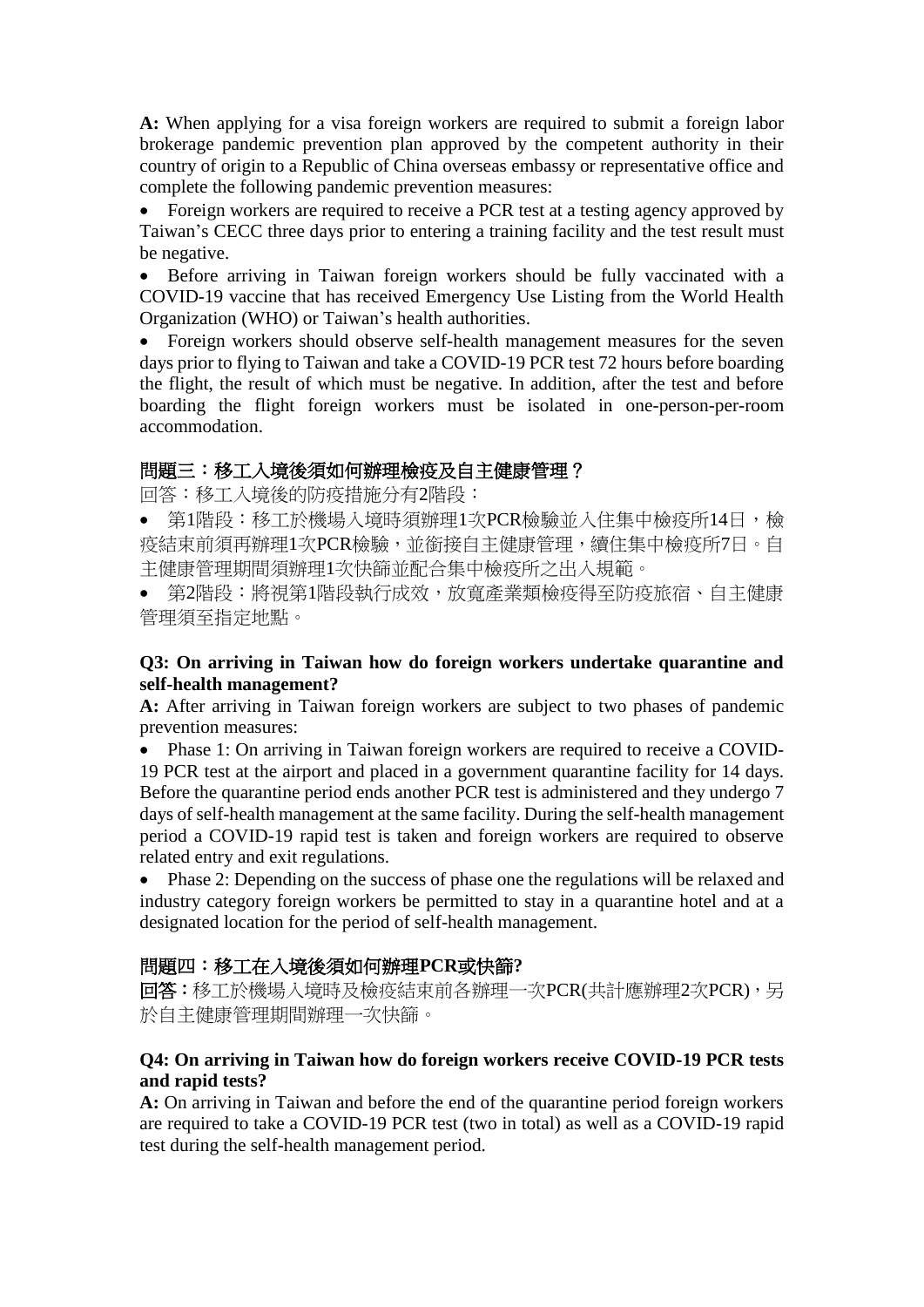# 問題五:移工是否須支付入境後辦理之檢疫及自主健康管理相關費用?

回答:檢疫及自主健康管理期間入住集中檢疫所或本部指定地點費用、前往本部 指定地點之交通費用、檢疫後之PCR費用及自主健康管理期間快篩費用,由雇主 負擔或政府支應,移工無須負擔任何費用。

#### **Q5: Are foreign workers required to pay the cost of quarantine and self-health management after arriving in Taiwan?**

**A:** The cost of staying at a government quarantine facility or MOL designated location during the quarantine and self-health management period, the transportation costs of reaching the designated location and the cost of COVID-19 PCR tests during quarantine and rapid tests during the self-health management period are paid by the employer or the government. Foreign workers are not required to pay any of these costs.

### 問題六:為何要購買移工確診**COVID-19**商業保險?於何時購買?

回答:為分擔雇主所負擔之風險,雇主應於移工入境前,為移工購買確診COVID-19隔離治療保險,並於移工入境前上傳已投保之證明文件至本部入出國移工機場 關懷服務網站。

#### **Q6: Why are employers required to buy commercial insurance for foreign workers contracting COVID-19? When should the insurance be purchased?**

A: In order to share the risk taken on by employers, before foreign workers arrive in Taiwan employers are required to purchase quarantine and medical treatment insurance to cover workers who contract COVID-19 and upload related documentation to the Entry and Departure Foreign Labor Airport Care Service website before they arrive.

# 問題七:保險內容為何?保費是否需由移工負擔?

回答:保險內容視雇主與保險業者間契約而定,可由雇主或移工任一方購買保險, 但如係由移工自行購買個人保險,雇主應全額無償墊付保費並放棄保費請求權。

#### **Q7: What should the insurance cover? Are foreign workers required to pay the insurance premium?**

**A:** Insurance coverage should be decided by the employer and insurance agent and can be purchase by the employer or foreign worker. However, if the worker buys personal insurance then the employer should pay the insurance premium in full and forgo the right to seek repayment.

### 問題八:移工自主健康管理期間可否外出?

回答:僅得因就醫或緊急事故外出,且採實名制管理,須有專人負責接送及全程 陪同,並應落實雇主指引及其他防疫措施。

#### **Q8: Can foreign workers go outside during the self-health management period?**

**A:** Foreign worker can only go outside to seek medical attention or in an emergency, and at such times they will be subject to real name registration, accompanied and driven to and from their destination, while observing the provisions of the Employer Guide and other pandemic prevention measures.

# 肆、仲介篇 問題一:外國仲介公司何時可以輸出移工來臺?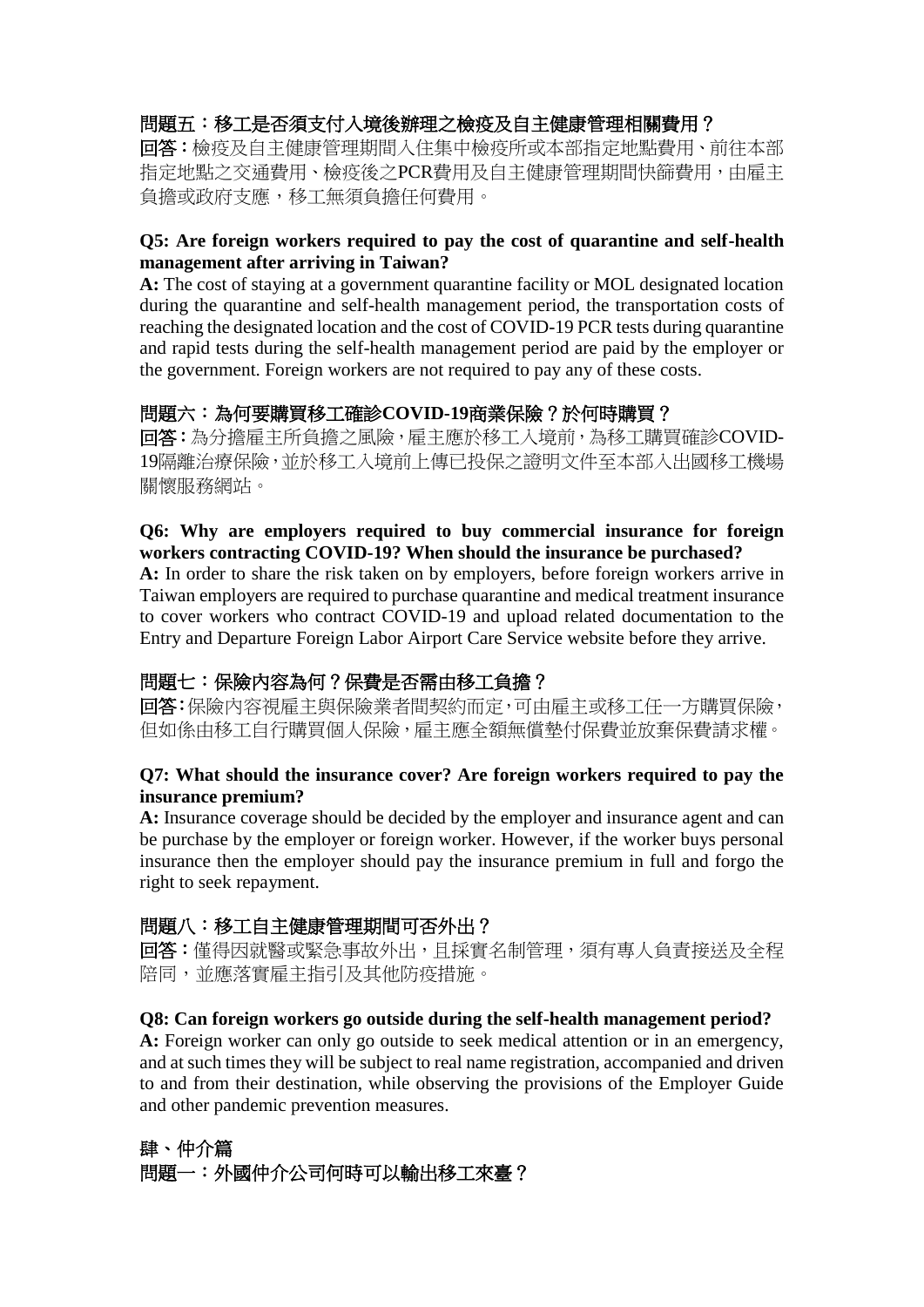回答:自專案引進計畫實施日至111年6月30日止,專案辦理移工引進。另實施 時間如經指揮官指示,得延長、變更或提前終止專案計畫各階段之實施。

### **4. Labor Brokerages**

### **Q1: When can foreign labor brokerages send foreign workers to Taiwan?**

**A:** Foreign workers can be sent to Taiwan from the day the Conditional Foreign Worker Introduction Program is implemented until June 30, 2022. In addition, during the implementation period any stage of the program can be extended, amended or terminated ahead of schedule, based on CECC instructions.

# 問題二:外國人力仲介公司需要辦理哪些防疫措施? 回答:

• 外國人力仲介公司應訂有防疫計畫,經該國主管機關查核符合規範後,並出 具證明文件,後續移工應檢附證明文件送我國駐外使館、代表處,作為申請來臺 工作簽證之憑據;但於專案計畫實施日前,已申獲簽證且尚在簽證效期內之移工, 免附。

• 移工進入訓練所受訓3日前,應至經我國指揮中心認可之檢驗機構辦理PCR檢 驗,且檢驗結果須為陰性。

● 移工於入境前,建議完整接種經世界衛生組織 (WHO)緊急使用清單 (Emergency Use Listing)所列COVID-19疫苗種類,或經我國衛生主管機關緊急使 用授權之COVID-19疫苗種類。

● 移工應於登機前7日落實自主健康管理措施,並於登機入境我國72小時前,再 次辦理PCR檢驗,且檢驗結果須為陰性,另檢驗完成至登機前應採一人一室隔離, 不得離開隔離處所。

### **Q2: What pandemic prevention measures are foreign labor brokerages required to take?**

**A:**

• Foreign labor brokerages are required to draft a pandemic prevention plan that is approved by the competent authority in their country and provide related documentation when a foreign worker applies at a Republic of China embassy or representative office for a visa to work in Taiwan. However, this requirement does not apply to foreign workers who receive a visa that is still valid before the implementation of the Conditional Foreign Worker Introduction Program.

• Foreign workers are required to take a PCR test at a Taiwan CECC approved testing agency three days before entering a training facility and the result of the test must be negative.

• Before arriving in Taiwan foreign workers should be fully vaccinated with a COVID-19 vaccine that has received Emergency Use Listing from the World Health Organization (WHO) or Taiwan's health authorities.

• Foreign workers should observe self-health management measures for the seven days prior to flying to Taiwan and take a COVID-19 PCR test 72 hours before boarding the flight, the result of which must be negative. In addition, after the test and before boarding the flight, foreign workers must be isolated in one-person-per-room accommodation.

# 問題三:外國人力仲介公司訂定的防疫計畫須包括哪些事項?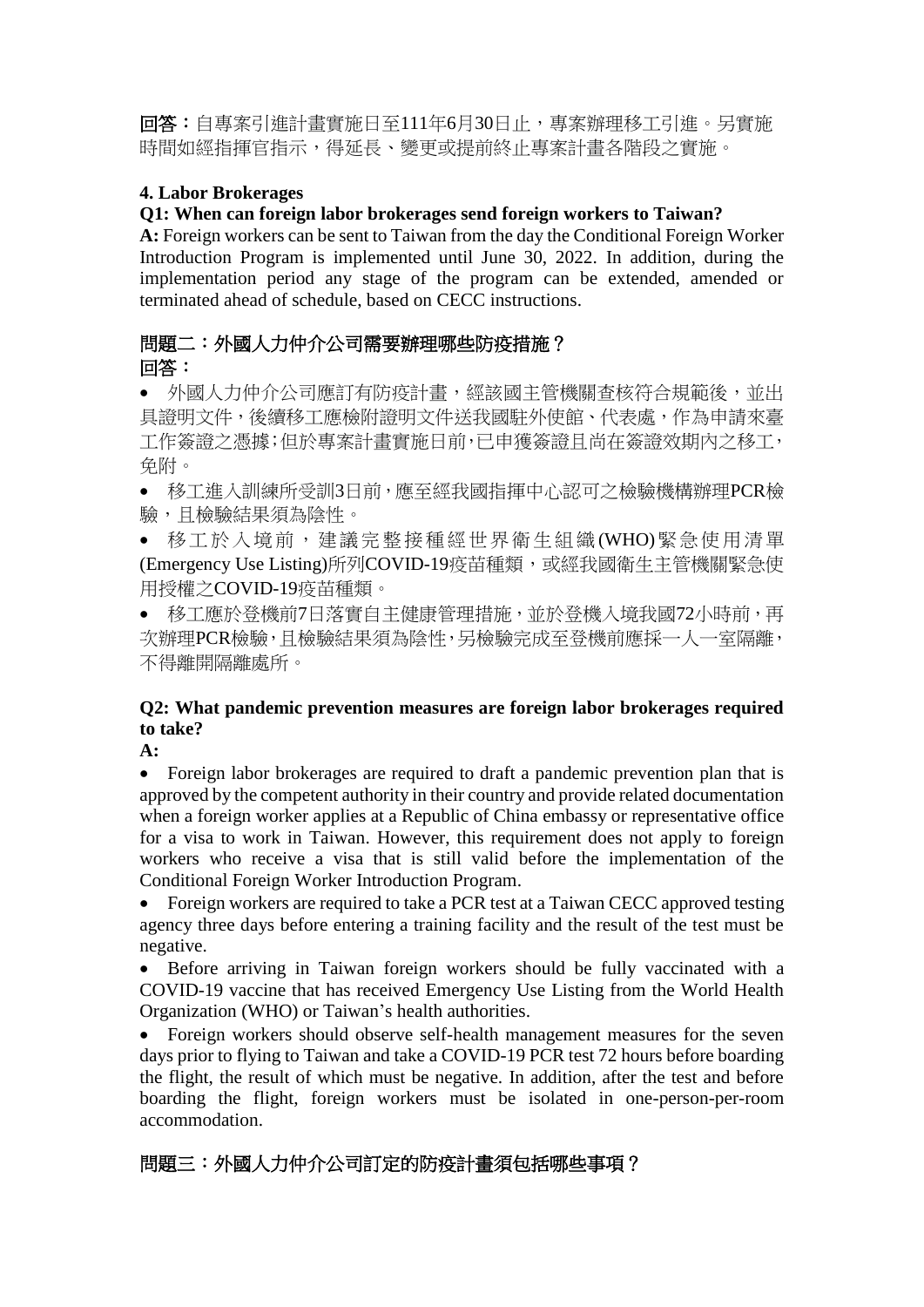# 回答:

• 外國人力仲介公司辦理移工職前訓練之場所,同一時段訓練人數及所安排住 宿地點之居住人數應減少50%,住宿地點每房居住人數不得超過6人。

• 外國仲介公司應安排移工前往所屬來源國政府提供並經我國指揮中心同意之 核酸檢測(PCR)檢驗機構名單。

• 外國仲介公司應安排移工於登機前72小時內有一人一室隔離處所。

### **Q3: Which elements should the foreign labor brokerage pandemic prevention plan include?**

**A:**

• At any one time the number of foreign workers being trained and living at training facilities where they are sent by foreign labor brokerages to receive orientation training should be reduced by 50%. Rooms must house a maxium of six people.

• Foreign labor brokerages should provide a list of testing agencies provided by the government in the country of origin and approved by Taiwan's CECC where foreign workers will be sent to receive COVID-19 PCR tests.

• Foreign labor brokerages are required to ensure that foreign workers isolate in oneperson-per-room accommodation for the 72 hours prior to boarding a flight to Taiwan.

### 問題四:外國仲介公司辦理移工訓練要注意哪些防疫事宜**?**

回答:配合防疫需求,移工進入訓練所3日前,應至經我國指揮中心認可之檢驗 機構辦理PCR檢驗,且檢驗結果須為陰性,且同一時段訓練人數及住宿人數減 少50%,且每房居住人數不得超過6人。

#### **Q4: What pandemic prevention measures should foreign labor brokerages observe when arranging training for foreign workers?**

**A:** In accordance with pandemic prevention requirements, three days before foreign workers enter a training facility they must receive a PCR test at a Taiwan CECC approved testing agency and the test must be negative. At any one time, the number of people being trained and living at such facilities should be reduced by 50% and rooms must house a maximum of six people.

# 問題五:外國仲介公司辦理移工出國,要辦理哪些防疫事宜**?** 回答:

• 移工應於登機前7日落實自主健康管理措施,並於登機入境我國72小時前,再 次至經我國指揮中心認可之檢驗機構辦理PCR檢驗,且檢驗結果須為陰性。

• 移工檢驗完成至登機前應採一人一室隔離,不得離開隔離處所。

#### **Q5: What pandemic prevention measures should foreign labor brokerages observe when arranging to send foreign workers to Taiwan? A:**

• Foreign workers should observe self-health management measures for the seven days prior to flying to Taiwan and take a COVID-19 PCR test at a Taiwan CECC approved testing agency 72 hours before boarding the flight, the result of which must be negative.

• After the test and before boarding the flight foreign workers must be isolated in one-person-per-room accommodation which they are not permitted to leave